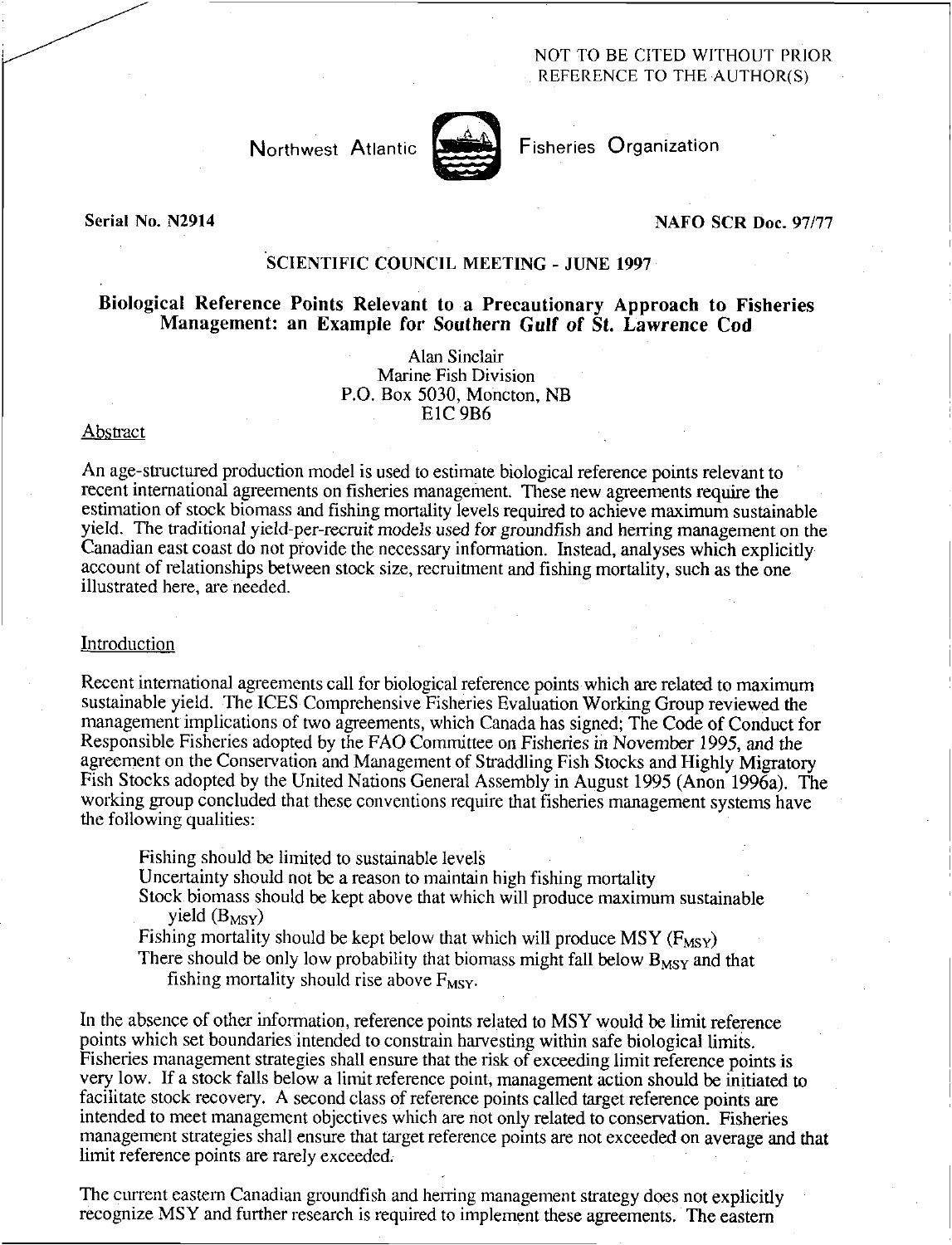Canadian groundfish and herring management strategy has been to maintain fishing mortalities constant at reference levels defined by yield-per-recruit analyses which consider only fish growth and mortality and not the relationship between stock size, recruitment and fishing mortality. Stock production models have been used to estimate MSY. Traditional models of this type implicitly assume a relationship between stock and recruitment. Age-structured production models, which are described here, explicitly fit stock recruitment relationships and apply them along with yield per recruit and spawning stock biomass (S) per recruit considerations.

 $\mathcal{D}$ 

This paper presents an example of age-structured production modeling using data from the southern Gulf of St. Lawrence (NAFO 4TVn (N-A)) cod stock as a case study. It is meant as an illustration only. There is currently considerable uncertainty about natural mortality of this stock, and it is possible that the population estimates used in this study are biased. However, I hope the example promote discussion of the appropriate use of this, type of modeling for defining fisheries management strategies.

### A Comment on Stock/Recruitment Relationships

It is tempting to discount possible relationships between stock size and recruitment given the scatter of data points in lengthy time series. However, an important underlying relationship may be masked by intrinsic variation in the system and by a reduced range of observations (Walters and Ludwig 1981, Hilborn and Walters 1992 chap. 7). If environmental factors influence the survival rate of fish during the pre-recruit life history (eggs, larvae, juveniles), then a higher initial number of eggs will produce a higher number of recruits for any level of environmental mortality. If the environmental effect is strong, one would not expect to see a strong relationship between stock size and recruitment. Secondly, most assessment time series begin after stocks had already been reduced by fishing. The population age structure was already truncated and the biomass was already reduced relative to the potential range over which the stock/recruitment relationship could operate. Finally, the precision of stock size and recruitment estimates is relatively poor. All of these factors could potentially mask a relationship between stock size and recruitment.

These characteristics are shown with a simulation using a southern Gulf cod-like population (same age range, weights at age, and partial recruitment) over a 40 year time period. A Ricker stock/recruitment relationship with multiplicative process error was used to generate simulated year-classes

$$
R = aSe^{\sigma - bS}
$$

where R is the number of recruits S is the spawning stock size a and b are the stock/recruitment parameters  $\sigma$  is a normal variant with mean 0 and standard deviations of 0.1, 0.3, and 0.5

Natural mortality was assumed constant at 0.2 for all ages and years. Fully recruited fishing mortality was held constant for the projection period, and 3 levels were used, 0.2, 0.6, and 1.0. Spawning biomass was calculated assuming knife edged maturity at age 5. The simulation period covered 41 years and the initial population abundance was that given for the stock in 1950 by Lett (1978). Mean weight at age was held constant at average values observed for the stock during 1993-95. No sampling error was included in the simulation. Ten replicates of each process error and F combination were run. The same set of random variates was used for each process error and F combination in each replicate.

The effect of process error and the simulated level of fishing mortality on the perceived stock/recruitment relationship is shown for one replicate of the simulation in Fig. 1. The initial spawning biomass was about 175,000 t. When the fishing mortality was 1.0 throughout the simulation, S declined considerably providing observations of stock size and recruitment on the lower end of their respective ranges. When the process error was low  $(0.1)$ , there was a clear relationship between S and R, but when the process error was high (0.5), the relationship was not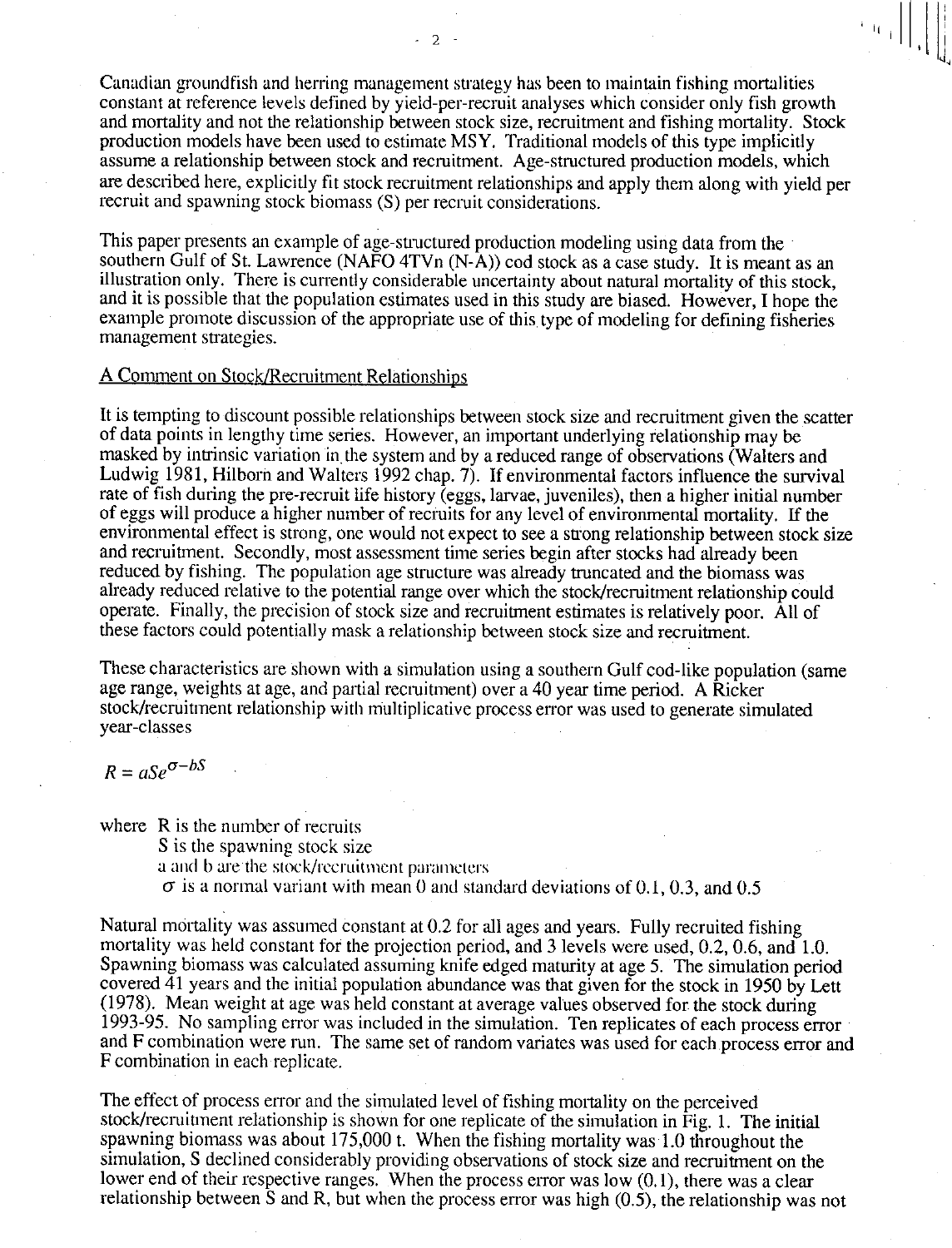readily apparent (upper panels in Fig. 1). When F was 0.2 throughout the simulation, S remained above 150,000 t, in the upper part of the possible range. When the process error was low (0.1), there was little variation in either S or R, and the simulated data provided little information about the S/R relationship (lower left panel in Fig. 1). When the process error was high (0.5), there was a wide scatter of S and R. Only when F was high (1.0), which resulted in a large decline in S during the simulation period, and the process error was low  $(0.1)$  was there a clear stock recruitment relationship.

Stock size and yield were more variable when there was a high level of process error in the stock/recruitment relationship (Fig. 2). When the process error was  $0.\overline{1}$ , and F was 1.0, the stock declined steadily throughout the simulation period, eventually being reduced to 0 if the simulation period was extended indefinitely. With the same process error but  $F = 0.2$ , the stock tended toward an equilibrium position, yielding in the order of 30,000 t annually. However, when the process error was high (e.g. 0.5), the increased variation in recruitment resulted in considerable variation in yield. When F was 1.0, the stock size declined but not as far as when the process error was low, and the stock was able to withstand higher levels of F. When F was 0.2, yield also varied and the population did not reach a steady equilibrium.

The incorrect rejection of stock/recruitment relationships could result in non-optimal yields. In these simulations, average annual yields were highest for an F of 0.2 (Fig. 3). The average yields also increased with the magnitude of the process error. The latter effect resulted from the form of process error used in the simulations. The mean recruitment for a given S increased as the process error increased because of the multiplicative nature of the error function.

This analysis was not meant to provide evidence that such relationships exist, this is done elsewhere (e.g. Hilborn and Walters 1992 chap. 7). These are simply scenarios of what might happen if stock/recruitment relationships exist but are masked by system error and the fishing regime. The point is that one should not reject such relationships simply because the basic data are scattered. There are many reasons why this may happen and the consequences of falsely rejecting stock/recruitment are potentially severe.

#### Age-Structured Production Models

Age-structured production analysis is a straightforward extension of yield per recruit (Y/R) and spawning biomass per recruit (S/R) analysis. Yield per recruit analysis is used to estimate the amount of yield expected from a unit of recruitment as a function of fishing mortality, partial recruitment, and weight at age (details in Rivard 1982, section 5). One can also calculate S/R under the same conditions using a maturity-at-age ogive. The results are typically displayed as curves relating Y/R and S/R to F (step 1 in Fig. 4). Where production modeling begins is by fitting a stock recruitment curve to the respective stock data (step 2 in Fig. 4). It is then possible to estimate equilibrium conditions from the estimated parameters (Anon 1996a, Ricker 1975 Appendix III). For a Ricker relationship

$$
R = aSe^{-bS}
$$

the equilibrium stock biomass  $(S_e)$  is

$$
S_e = \frac{\ln(a(S/R))}{b}
$$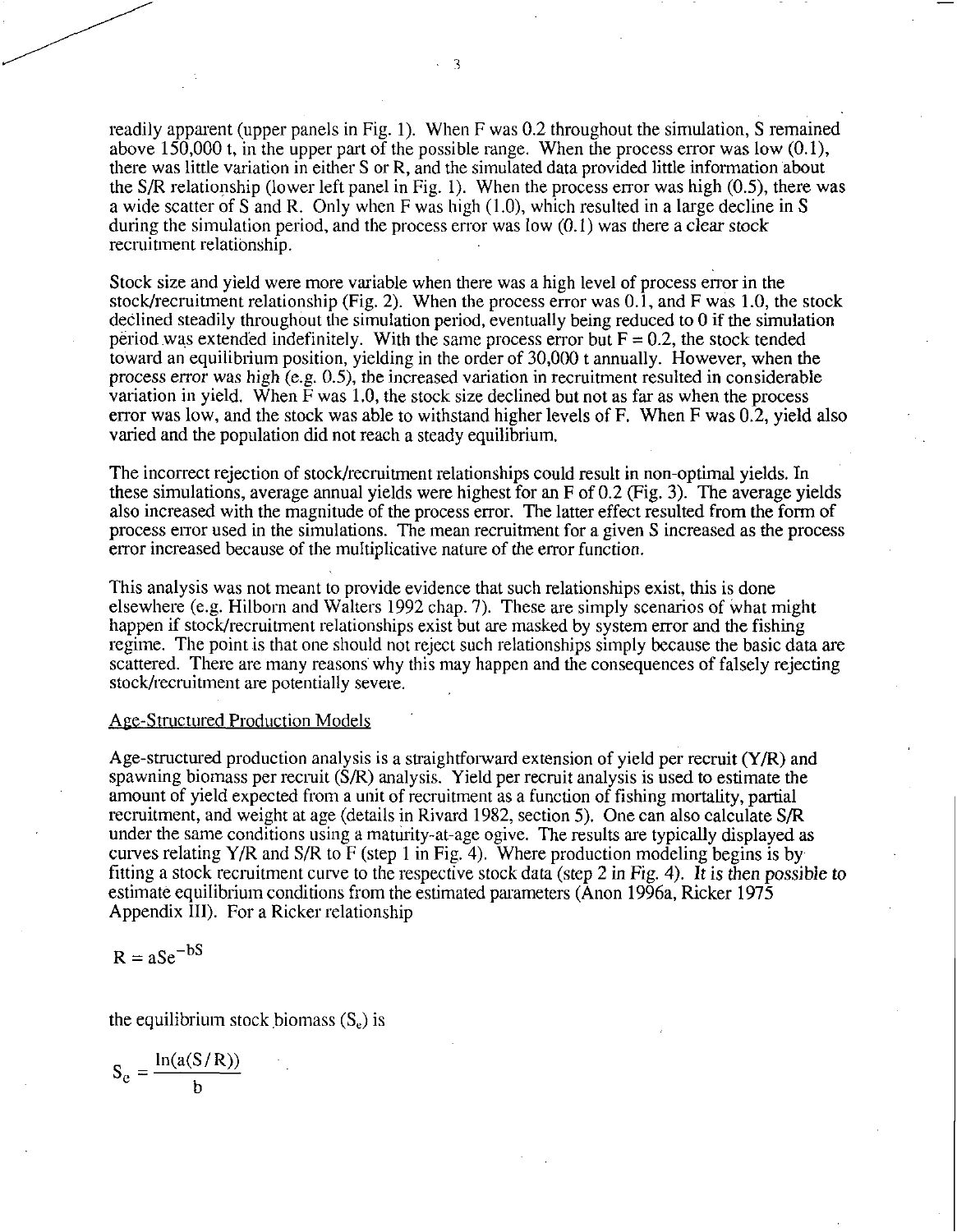Substituting S/R from spawning stock biomass per recruit analysis, one may estimate  $S<sub>r</sub>$  for any F and use this to estimate  $R_e$  (step 3 in Fig. 4). Equilibrium yield is then estimated using  $R_e * Y/R$ for that F (step 4 in Fig. 4). Equilibrium yield may also be plotted against  $S_e$ . Reference points include  $B_{MSY}$ , the biomass corresponding to maximum sustainable yield;  $F_{MSY}$ , the fishing mortality rate corresponding to  $\overline{M}SY$ ; and  $F_{\text{crash}}$ , the fishing mortality beyond which yield is 0.

### Effects of Changes in Size at Age on Stock Production

Size at age and stock production of southern Gulf of St. Lawrence cod declined from the late 1970s to the 1990s. The effect of this change on yield per recruit and stock production reference points were investigated by conduction age-structured production analyses using input average weights at age and F at age from 4 time periods, 75-79, 80-84, 85-89, 90-95 (Table 1). Maturity was assumed to be knife edged at age 5 and M was assumed to be 0.2 on all ages and years. A Ricker stock recruitment curve was fit to the data from 1950-1995 assuming lognormal error distribution (Sinclair et al. (1996) ,Table 2, Fig. 5). The fitted parameters are given below and were used in all analyses.

 $R = 0.7891$ Se<sup>-0.003442S</sup>

There were important differences in reference points from the yield per recruit and age-structured production analyses.  $F_{0.1}$  remained relatively stable in these periods, varying between 0.17 and 0.21 (Table 3).  $F_{\text{max}}$  varied little over the first three periods, then increased dramatically in the final time period as the Y/R curve became asymptotic (Fig. 6).  $F_{\text{msy}}$  declined from 0.40 to 0.23,  $F_{\text{crash}}$ declined from 1.33 to 0.79, and MSY declined from 78,000 t to 31,000 t.

The differences in the type of information available from the two models is shown clearly by comparing the yield and yield per recruit vs. F curves (Fig. 6). The yield curves were strongly dome-shaped with clear maxima. Both MSY and  $F_{crash}$  declined over the period 1975-95. Thus, one can see that reduced production may affect both total yield and the level of maximum sustainable F. This is contrasted with yield per recruit curves which are distinctly flat-topped, and which do not decline at high Fs. Ignoring the yield curve and concentrating only on the yield per recruit implications of declining size at age may mask potential danger of high F on a stock with reduced production.

This point is further emphasized by plotting the observed annual values of F and yield along with the equilibrium curves (Fig. 6, upper panel). Most of the observed points between 1950 and 1985 lie between the equilibrium curves for the 1975-79 and 1980-84 time periods. Eventhough the Fs were generally above  $F_{\text{msy}}$ , the stock appeared to be close to equilibrium. However, as the size at age of the stock and its production declined, F increased. There was little increase in yield initially, followed by a decline at higher F. More importantly, the F in the final years before the fishery was closed was well above sustainable levels.

### Effects of Changes in Age of Recruitment on Stock Production

The effects of changes in partial recruitment (PR) on reference points from age-structured production analysis and yield per recruit analysis are compared in this section. There has been little variation in PR for the southern Gulf cod stock, except that fish recruited somewhat earlier during the late 1970s than in subsequent years. Instead of using observed PR patterns, I used a knife edged PR and varied the age of full recruitment from 4 to 8. This level of variation far exceeds what has been observed for this stock and it is used here purely as a comparison of the type of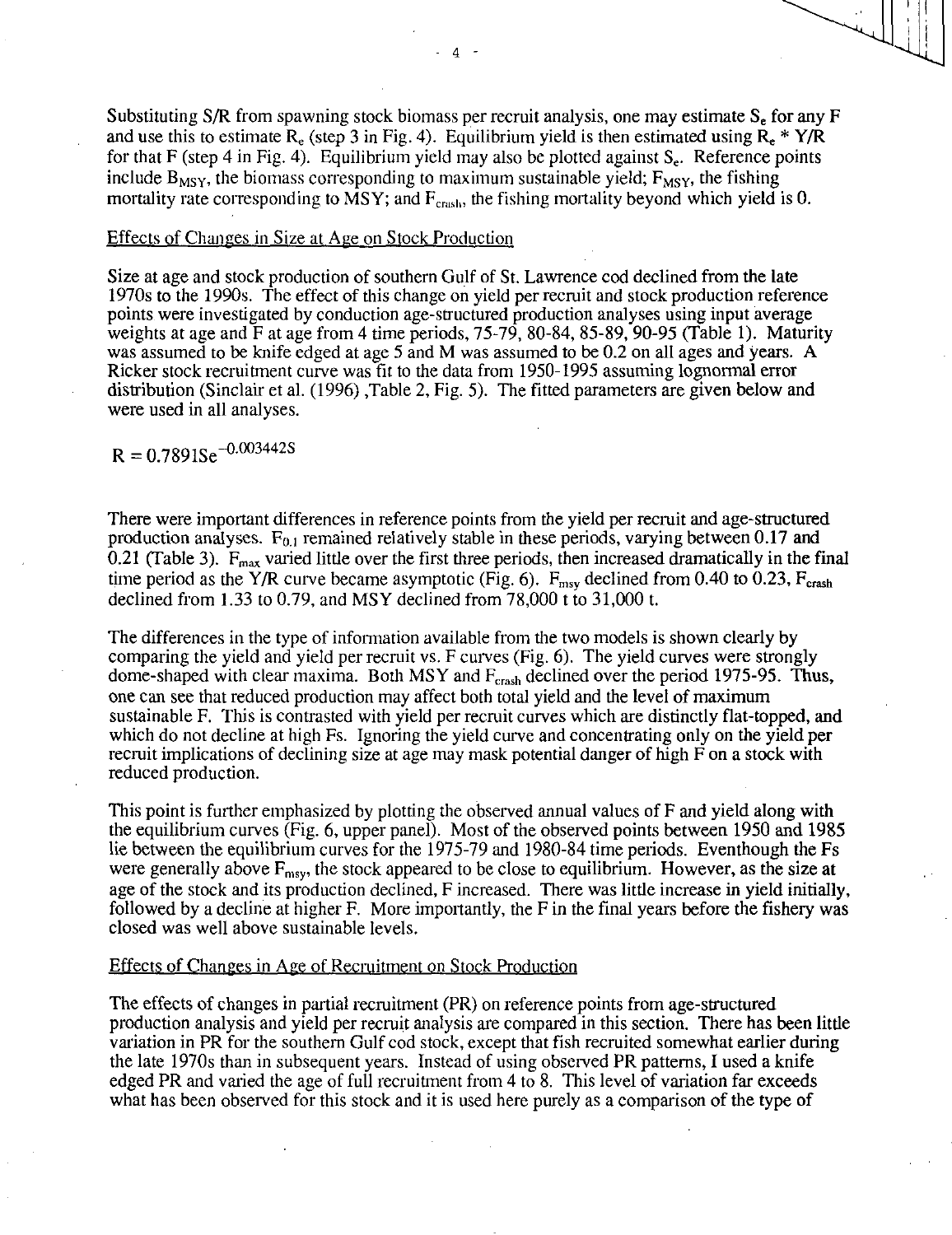information available from these two models. I also used the weights at age from the 1990-95 period.

There were marked differences in Y and Y/R as a function of F between the two models (Fig. 7). Both  $F_{\text{msy}}$  and  $F_{\text{crash}}$  declined significantly as the age of full recruitment declined in the agestructured production analyses. The curves changed shape from being nearly flat-topped when full recruitment was at age 8 to very dome shaped when age 4 fish were fully recruited. MSY was about 25% less with age 4 fully recruited than with age 8 fully recruited. The Y/R curves were relatively insensitive to changes in the age of full recruitment (Fig. 7). The main difference was that the curves were flat-topped for full recruitment at ages 5, 6, 7, and 8, and slightly domed at age 4.

# Uncertainty in the Stock/Recruitment Relationship

There is considerable uncertainty regarding the stock recruitment relationship in several stocks (Fig. 5 for example) and, ideally, this would be taken into account when estimating reference points. I used bootstrapping in a attempt to illustrate these uncertainties. Weights at age and F at age from the 1990-95 time period were used and the stock recruitment data were from 1950-1995. The Ricker stock recruitment relationship was fitted using the solver add-in in MS Excel 5.0. Residuals from the initial fit were resampled, with replacement, and added to the initial predicted values to form psuedo-replicates of the observed recruitment values. The stock/recruitment parameters were then estimated for the psuedo dataset, and the associated stock production parameters were estimated. A total of 300 replicates was used.

The point estimates and median bootstrap estimates of  $B_{MSY}$  and  $F_{MSY}$  were virtually identical (207,000 t and 0.23 respectively) indicating that the bootstrapping was reliable. Ninety-five percent of the  $B_{MSY}$  estimates were between 160,000 t and 325,000 t, while 95% of the  $F_{MSY}$ estimates were between 0.153 and 0.359.

Cumulative frequency distributions of  $B_{MSY}$  and  $F_{MSY}$  were calculated and displayed in the form of risk curves (Fig. 8). Curves like these could be used to select limit reference points relevant to a precautionary approach to fisheries management. A risk averse approach would choose a limit  $B_{MSY}$  with a relatively low probability of being greater than the true  $B_{MSY}$ . In this case, if a 20% risk was acceptable, the corresponding  $B_{MSV}$  would be about 240,000 t. For F, one would choose a limit reference point with a relatively low probability that it would exceed the true value. Using the same 20% rule, the limit F would be about 0.20.

#### Discussion

Implementation of recent international agreements which describe a precautionary approach to fisheries management will require estimating biological reference points relevant to stock production. These agreements refer to  $B_{\text{msy}}$  and  $F_{\text{msy}}$  as limit reference points, and these may only be estimated if one accounts for mechanisms which control population size and production including relationships between stock size and recruitment. Yield per recruit models traditionally used for groundfish and herring management in eastern Canada are not adequate for this requirement. Attempts to relate yield per recruit to total yield by multiplying Y/R by average recruitment make a strong and unlikely implicit assumption that R/S increases as F increases (Pereiro 1992).

There is a tendency to reject the existence of stock recruitment relationships by simple examination of scatterplots of the two variables. However, several factors may mask the important underlying relationship, including environmental influences on pre-recruit survival rates, reduced range of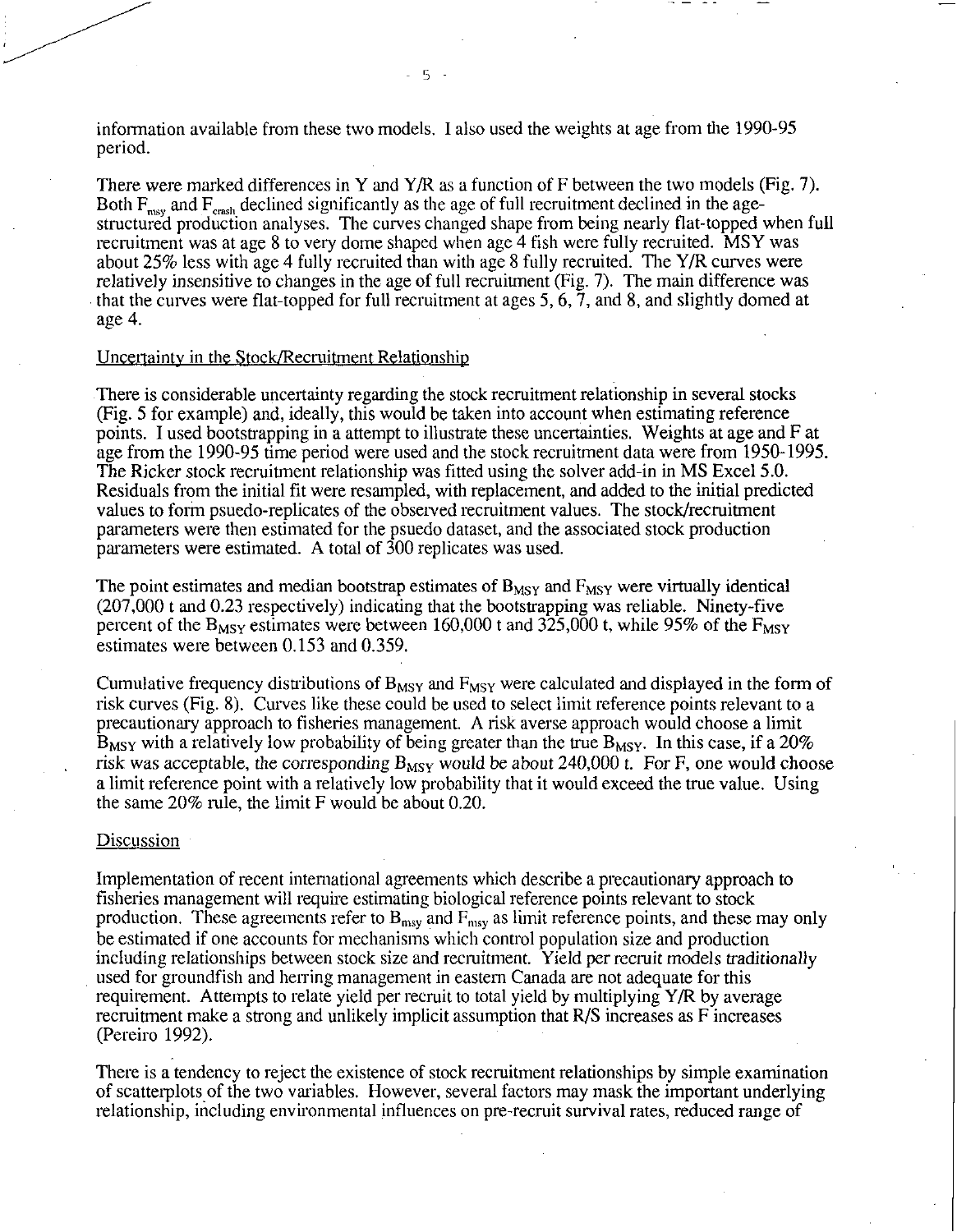stock size induced by high Fs, and sampling variability. The consequences of falsely rejecting stock recruitment relationships may be severe.

Age-structured production analysis is a simple extension of yield per recruit analysis and may be used to estimate reference points relevant to a precautionary approach to fisheries management. Additional information on S and R are required. Simple approaches of estimating S, as used here, have drawbacks however. I used a constant knife edged maturity ogive where maturation is more likely to be spread over several ages and it is likely that the maturity schedule has changed over time. There is also evidence that fecundity is not a simple function of weight, but that larger fish produce more eggs per unit weight than smaller fish. The viability of eggs and larvae produced by multi-year spawners may also be higher than that of first-time spawners. Additional work on defining suitable maturity ogives is warranted.

Management actions implied by changes in size at age of this stock would be quite different if production models or yield per recruit models were being used. Under a yield per recruit management strategy where  $F_{0,1}$  would be used to set TACs, there would have been little difference in the target Fs during these time periods. However, if a stock production management strategy was used, the target Fs would have declined over the period 1975-95. This would have been consistent with the decline is stock production. It is interesting to note that  $F_{\text{msy}}$  was less than  $F_{\text{max}}$ in the last 2 time periods and  $F_{crash}$  was less than  $F_{max}$  in the most recent time period. Some management organizations have treated yield per recruit and production biological reference points as equivalents (e.g.  $F_{\text{max}}$  and  $F_{\text{msy}}$ ,  $F_{0.1}$  and  $2/\overline{3} F_{\text{msy}}$ ) eventhough there is no direct link between the two. Indeed, it is only when recruitment and stock size are independent that  $F_{\text{max}}$  and  $F_{\text{msy}}$  would be equal. If that were the case, survival from spawners to recruits would have to be inversely proportional to F, an unlikely scenario. Furthermore, these results indicate that, in certain circumstances,  $F_{\text{max}}$  could be unsustainable.

Management actions implied by changes in age of recruitment to the fishery would also be quite different if production models or yield per recruit models were being used. Yield as a function of F as estimated with the age-structured model generally declined as the age of recruitment declined. In this example, if fish did not recruit until age 8, well after they matured, it would be virtually impossible to collapse the stock by fishing alone. However, if the fish recruited at age 4, one year prior to maturing, an F above 0.3 would be unsustainable. Y/R, on the other hand, was surprisingly insensitive to changes in the age of recruitment. If one considered only Y/R, there would be no apparent danger in Fs above 1.0 regardless of the age of recruitment to the fishery. Clearly, it would not be prudent to accept high levels of F based on yield per recruit analysis.

I have attempted to account for the uncertainties in the stock recruitment relationship here. While this is a rather simplistic approach, it does raise the question of how the uncertainties should be translated into limit reference points. Is it appropriate to use the upper  $X^{th}$  percentile of the  $B_{\text{max}}$ distribution and the lower  $Y^{th}$  percentile of the  $F_{msy}$  distribution?

Adoption of  $B_{MSY}$  as a limit reference point has important implications on criteria for reopening the southern Gulf of St. Lawrence cod fishery. The Fisheries Resource Conservation Council suggested a set of criteria for fishery reopening, one of which called for a spawning stock biomass half way between the value at the time the fishery closed and the long term average (Anon 1996b). The criterion was 115,000 t for southern Gulf cod. This is well below the limit reference point suggested by age-structured production analysis.

## **References**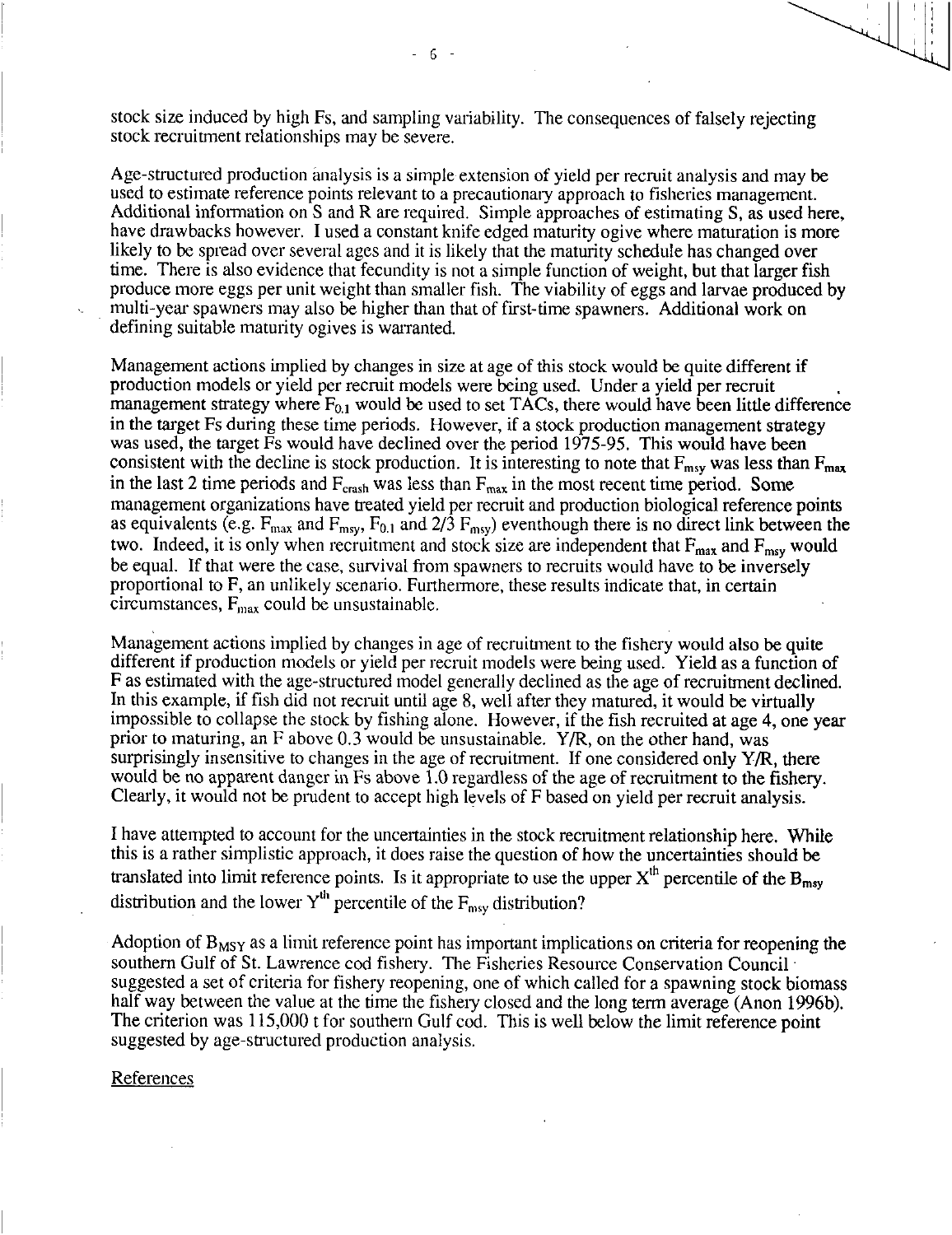Anon. 1996b. Building the bridge: 1997 conservation requirements for Atlantic groundfish. Fisheries Resource Conservation Council. FRCC.96.R.2. Ottawa, ON.

- Anon. 1996a. Report of the comprehensive fishery evaluation working group. ICES CM 1996/Assess:20: 68 p.
- Hilborn, R., and C.J. Walters. 1992. Quantitative fisheries stock assessment: choice, dynamics and uncertainty. Chapman and Hall, New York. 570 p.
- Lett, P.F. 1978. A multispecies simulation for the management of the southern Gulf of St. Lawrence cod stock. CAFSAC Res. Doc. 78/21: 51 p.
- Pereiro, J.A. 1992. Some conceptual remarks on yield per recruit. Fish. Res. 13: 423-428.
- Ricker, W.E. 1975. Computation and interpretation of biological statistics of fish populations. Bull. Can. Fish. Res. Bd. 191: 382 p.
- Rivard, D. 1982. APL programs for stock assessment (revised). Can. Tech. Rept. Fish. Aqua. Sci. 1091: 146 p.
- Sinclair, A.F., G.A. Chouinard, and L. Currie. 1996. Assessment of the southern Gulf of St. Lawrence cod fishery, March 1996. DFO Atl. Fish. Res. Doc. 96/52: 75 p.
- Sissenwine, M.P., and J.G. Shepherd. 1987. An alternative perspective on recruitment overfishing and biological reference points. Can. J. Fish. Aquat. Sci. 44: 913-918.
- Walters, C.J., and D. Ludwig. 1981. Effects of measurement errors on the assessment of stockrecruitment relationships. Can. J. Fish. Aquat. Sci. 38: 704-710.

| Table 1: | Mean weight and F at age for southern Gulf of St. Lawrence cod during 4 time periods.<br>These data were used as input to yield per recruit and age-structured production<br>analysis. |
|----------|----------------------------------------------------------------------------------------------------------------------------------------------------------------------------------------|
|          |                                                                                                                                                                                        |

|                 |        | Weight at age $(kg)$ |        |           | F at age |       |          |       |  |  |
|-----------------|--------|----------------------|--------|-----------|----------|-------|----------|-------|--|--|
| Age             | 75-79  | 80-84                | 85-89  | $90 - 95$ | 75-79    | 80-84 | 85-89    | 90-95 |  |  |
| $\overline{3}$  | 0.299  | 0.292                | 0.284  | 0.276     | 0.008    | 0.000 | 0.000    | 0.005 |  |  |
| $\vert 4 \vert$ | 0.691  | 0.540                | 0.480  | 0.458     | 0.112    | 0.024 | 0.032    | 0.047 |  |  |
| $\mathsf{5}$    | 1.214  | 0.818                | 0.669  | 0.675     | 0.292    | 0.126 | 0.126    | 0.167 |  |  |
| $6\overline{6}$ | 1.833  | 1.141                | 0.835  | .0.887    | 0.408    | 0.262 | 0.304    | 0.283 |  |  |
| 7 <sub>l</sub>  | 2.448  | 1.430                | 1.024  | 1.080     | 0.522    | 0.396 | 0.394    | 0.403 |  |  |
| 8               | 3.336  | 1.898                | 1.271  | 1.269     | 0.510    | 0.446 | 0.446    | 0.470 |  |  |
| 9               | 3.841  | 2.585                | 1.609  | 1.484     | 0.518    | 0.530 | 0.522    | 0.535 |  |  |
| 10 <sup>1</sup> | 5.448  | 3.340                | 1.874  | 1.876     | 0.606    | 0.686 | 0.694    | 0.605 |  |  |
| 11              | 6.374  | 4.775                | 2.506  | 1.966     | 0.698    | 0.616 | $-0.700$ | 0.603 |  |  |
| 12              | 6.343  | 8.365                | 3.845  | 2.357     | 0.662    | 0.650 | 0.910    | 0.765 |  |  |
| 13              | 9.432  | 9.701                | 6.715  | 2.495     | 0.590    | 0.952 | 0.666    | 0.815 |  |  |
| 4               | 7.114  | 9.680                | 9.797  | 4.640     | 0.516    | 0.296 | 0.536    | 0.547 |  |  |
| 15              | 11.193 | 9.077                | 13.015 | 11.996    | 0.570    | 0.610 | 0.614    | 0.575 |  |  |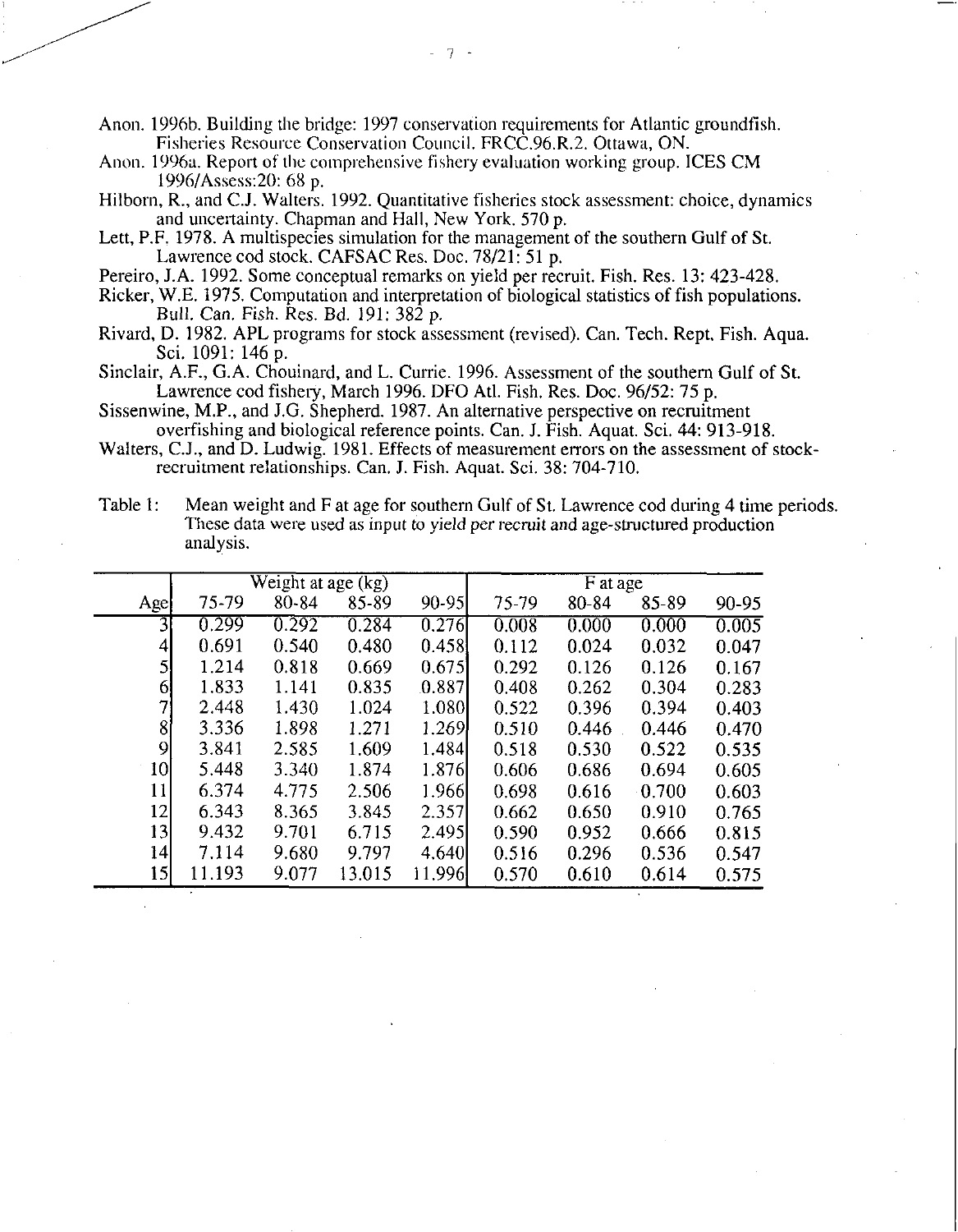| Y                | $\mathbf F$    | R       | S       | Year/Year-class |
|------------------|----------------|---------|---------|-----------------|
| 44.023           | 0.316          | 106.459 | 227.823 | 1950            |
| 34.827           | 0.210          | 76.949  | 261.133 | 1951            |
| 41.956           | 0.250          | 68.245  | 311.792 | 1952            |
| 58.911           | 0.289          | 80.668  | 341 442 | 1953            |
| 63.901           | 0.396          | 105.924 | 365.380 | 1954            |
| 65.227           | 0.313          | 109.718 | 402.066 | 1955            |
| 104.469          | 0.407          | 142.174 | 426.508 | 1956            |
| 89.131           | 0.380          | 133.065 | 364.178 | 1957            |
| 86.582           | 0.638          | 45.519  | 310.551 | 1958            |
| 70.720           | 1.103          | 58.515  | 256.520 | 1959            |
| 66.013           | 0.440          | 40.797  | 216.038 | 1960            |
| 65.583           | 0.485          | 59.397  | 236.424 | 1961            |
| 66.664           | 0.299          | 50.732  | 260.468 | 1962            |
| 70.202           | 0.415          | 57.658  | 215.737 | 1963            |
| 60.547           | 0.392          | 96.920  | 162.959 | 1964            |
| 65.104           | 0.589          | 87.217  | 134.680 | 1965            |
| 57.081           | 0.472          | 50.803  | 118.029 | 1966            |
| 43.412           | 0.372          | 47.251  | 110 061 | 1967            |
| 48.991           | 0.383          | 89.952  | 111898  | 1968            |
| 50.261           | 0.378          | 35.518  | 133.154 | 1969            |
| 65.988           | 0.687          | 49.013  | 153.760 | 1970            |
| 57.931           | 0.578          | 56.994  | 151.897 | 1971            |
| 69.317           | 0.547          | 47.400  | 130.997 | 1972            |
| 51.943           | 0.515          | 123.021 | 106.376 | 1973            |
| 50.579           | 0.698          | 170.269 | 85.012  | 1974            |
| 43.266           | 0.845          | 165.316 | 76.731  | 1975            |
| 37.343           | 0.599          | 116.753 | 73.230  | 1976            |
| 26.884           | 0.350          | 116.617 | 75.062  | 1977            |
| 39.020           | 0.439          | 86.373  | 134 234 | 1978.           |
| 57.696           | 0.702          | 153.079 | 198.152 | 1979            |
| 57.226           | 0.495          | 206.524 | 240.275 | 1980            |
| 67.147           | 0.660          | 110.274 | 237.839 | 1981            |
| 61.669           | 0.513          | 104.996 | 235.992 | 1982            |
| 63.990           | 0.497          | 85.907  | 222.458 | 1983            |
| 57.564           | 0.599          | 70.346  | 221.735 | 1984            |
| 63.973           | 0.521          | 57.993  | 264.682 | 1985            |
|                  | 0.646          | 66.579  | 252.650 | 1986            |
| 68.682<br>54.592 | 0.486          | 72.267  | 221.046 | 1987            |
|                  | 0.620          | 47.811  | 182.728 | 1988            |
| 55.719           | 0.782          | 36.969  | 155.537 | 1989            |
| 57.269           |                | 32.507  | 122.885 | 1990            |
| 57.877           | 0.958          | 27.741  | 101.586 | 1991            |
| 49.460           | 1.065          | 15.937  | 85.019  | 1992            |
| 41.127           | 1.210<br>0.161 |         | 67.218  | 1993            |
| 5.239            |                | 20.000  | 82.699  | 1994            |
| 1.334            | 0.025<br>0.012 |         | 96.169  | 1995            |

Table 2: Spawning stock biomass  $(S, '000 t)$  and recruitment  $(R,$  millions, age 3), fully recruited fishing mortality (F) and landings  $(Y, '000 t)$  for southern Gulf of St.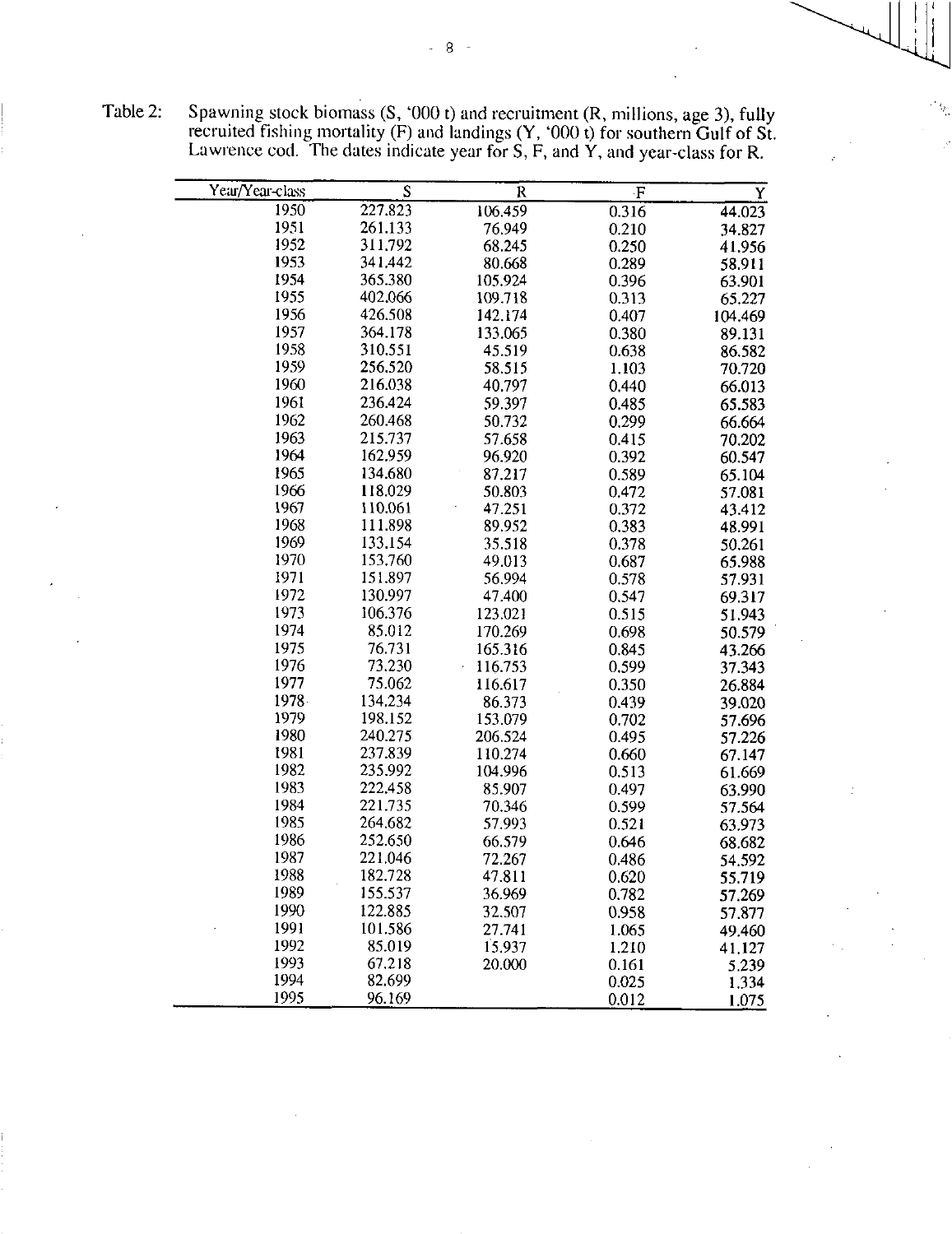Table 3: Comparison of yield per recruit and age-structured production reference points and the associated S/R and Y/R for southern Gulf of St. Lawrence cod over four time periods 1975-79, 1980-84, 1985-89, and 1990-95

|           |    |       |      | ำทลม |       |      | $F_{\rm MSY}$ |     |  |                                                                                                                 |  |
|-----------|----|-------|------|------|-------|------|---------------|-----|--|-----------------------------------------------------------------------------------------------------------------|--|
| Years     | F. | - S/R | Y/RI |      | F S/R | Y/RI | $\mathbf{F}$  | S/R |  | $Y/R$ MSY $F_{crash}$                                                                                           |  |
| $75 - 79$ |    |       |      |      |       |      |               |     |  | $\begin{array}{cccccc} 0.21 & 5.69 & 0.87 & 0.36 & 3.87 & 0.93 & 0.40 & 3.60 & 0.93 & 78053 & 1.33 \end{array}$ |  |
| 80-84     |    |       |      |      |       |      |               |     |  | $\begin{bmatrix} 0.18 & 4.96 & 0.65 \end{bmatrix}$ 0.29 3.73 0.69 0.30 3.59 0.69 58041 1.47                     |  |
| 85-89     |    |       |      |      |       |      |               |     |  | 0.17 3.58 0.43 0.30 2.59 0.45 0.23 3.01 0.45 37460 0.92                                                         |  |
| $90-95$   |    |       |      |      |       |      |               |     |  | 0.21 2.74 0.37 0.90 1.17 0.42 0.23 2.58 0.38 30653 0.79                                                         |  |



Fig. 1: Scatter plots of stock (S) and recruitment (R) from simulations with different levels of process error in the stock/recruitment relationship (CV) and F. The underlying stock/recruitment relationship (shown as a solid line) is masked by high process error and low range in stock size.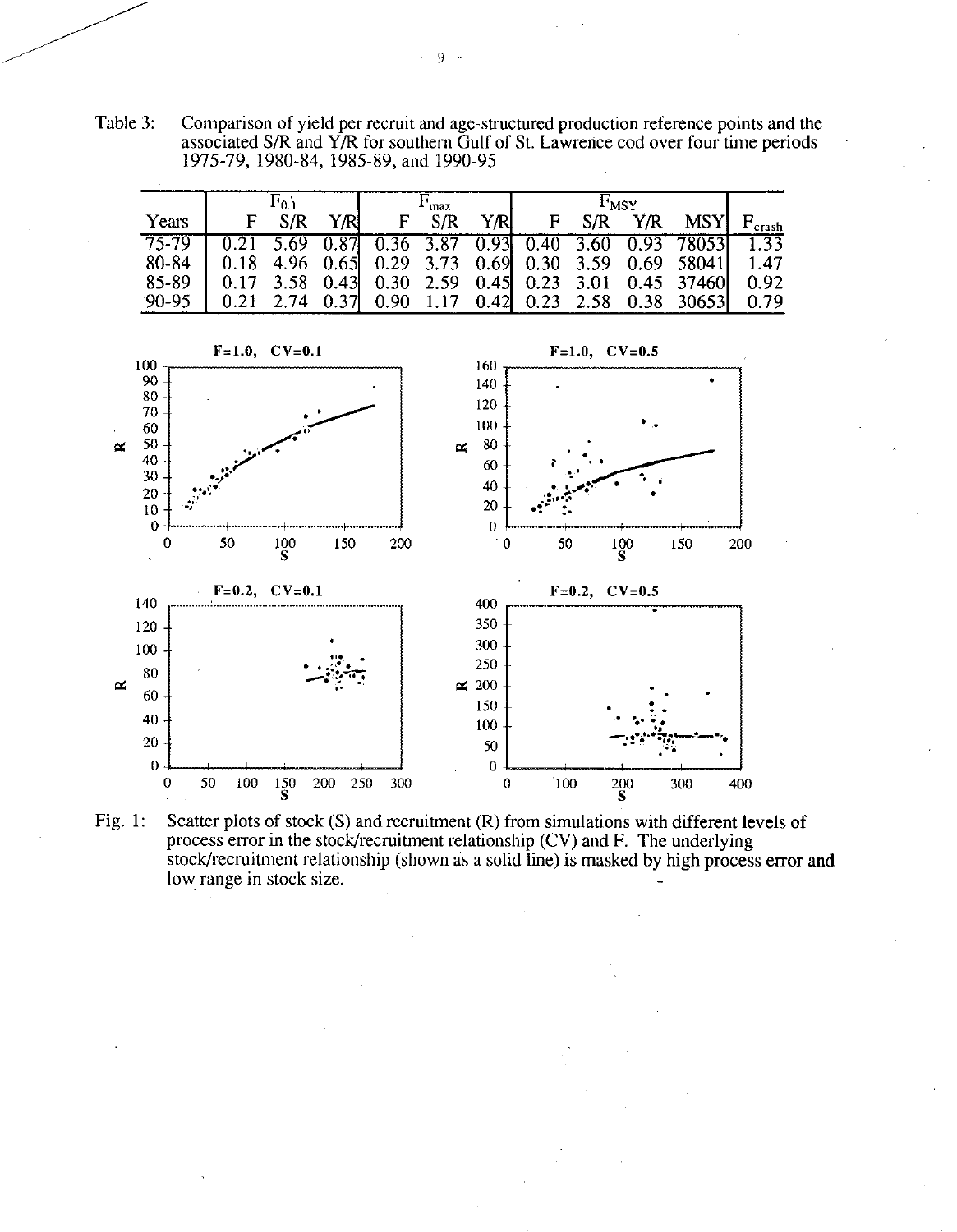

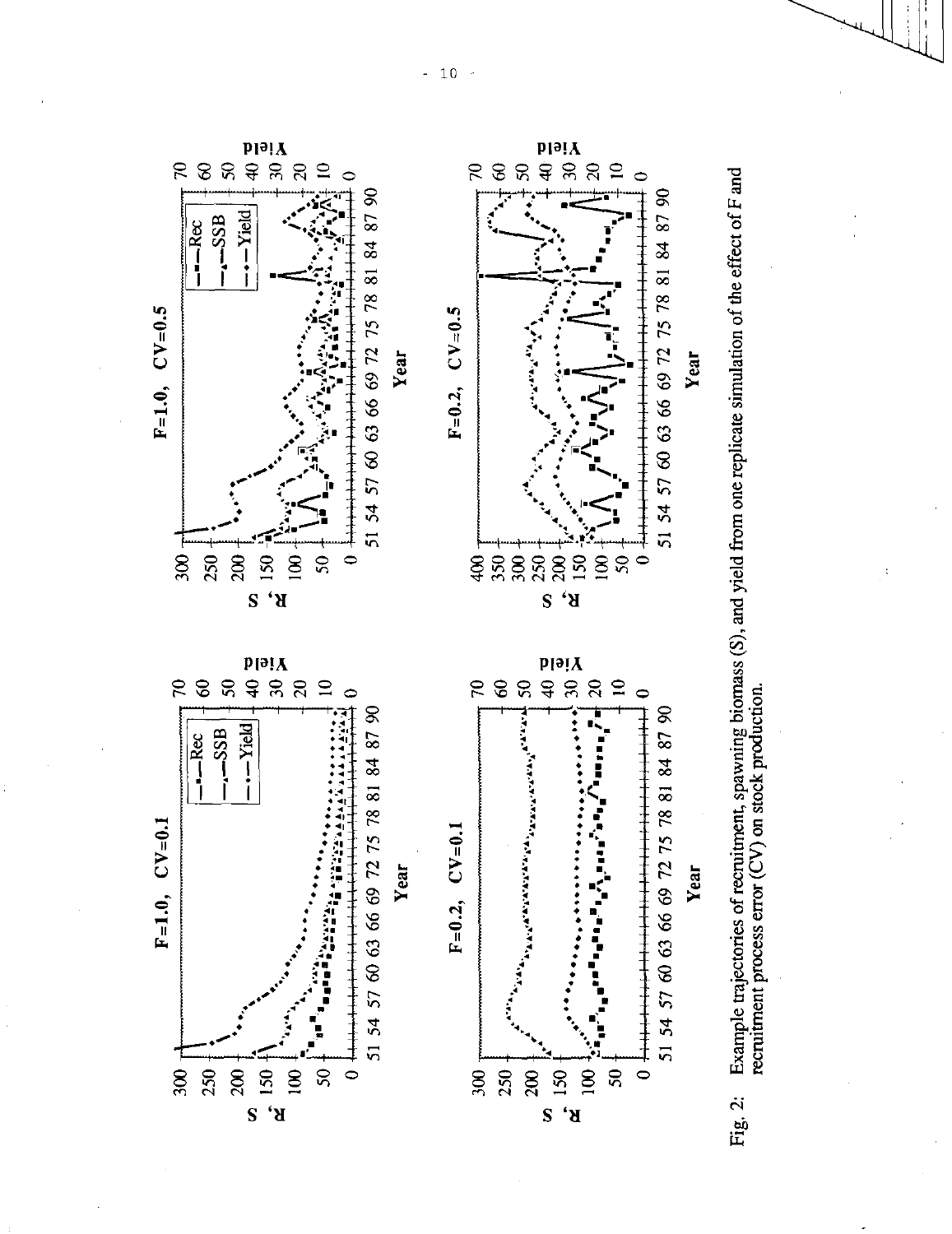

Fig. 3: Average annual yields from the last 10 years of simulations with different process errors and fishing mortalities. Yields were higher at lower Fs. Yields increased with the level of process error.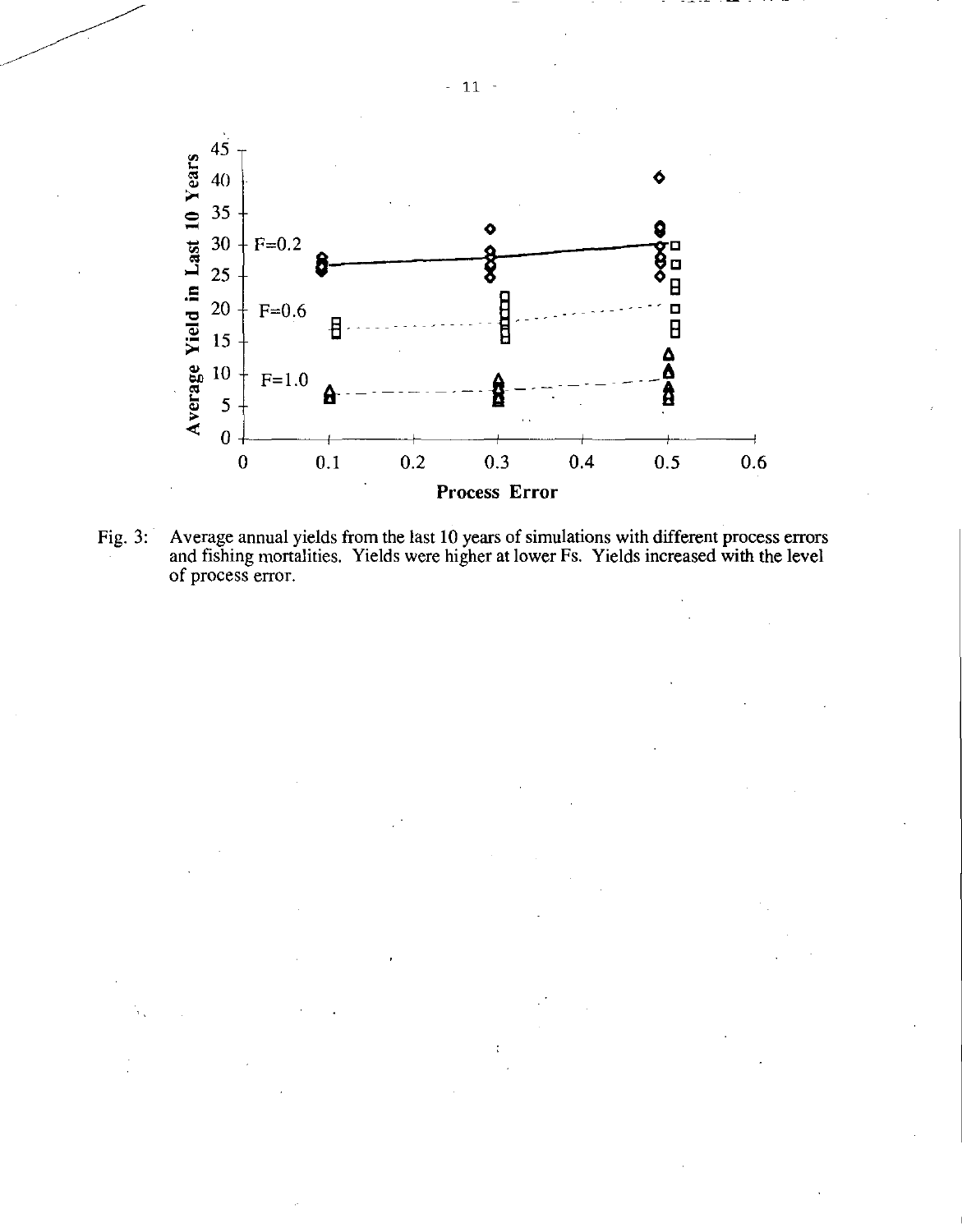

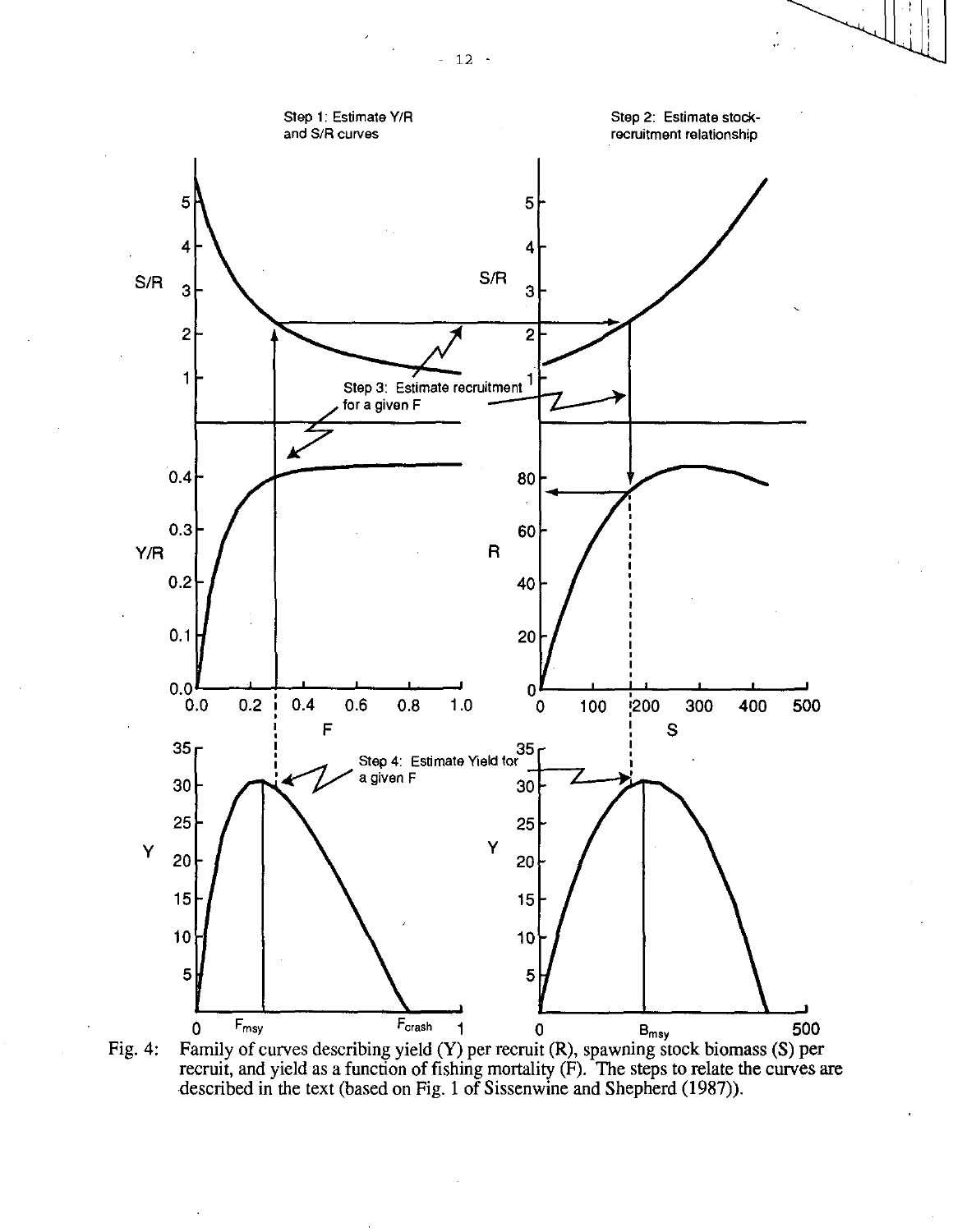

Fig. 5: Ricker stock/recruitment curve for southern Gulf of St. Lawrence cod. Data come from the period 1950-95. Recruitment (R) is year-class abundance estimated at age 3, and spawning biomass (S) includes ages 5+.

 $13 -$ 

 $\bar{\mathcal{A}}$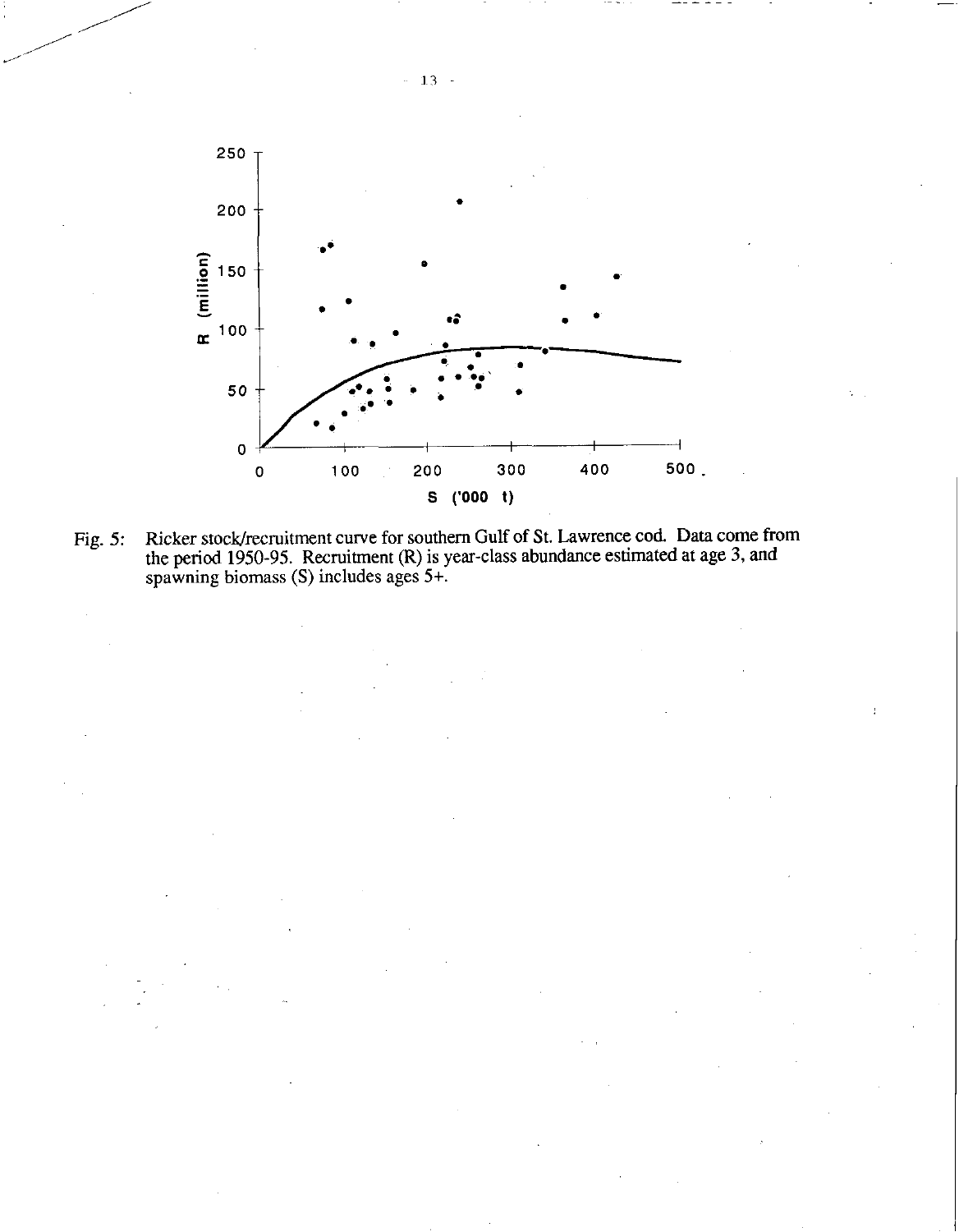

Fig. 6: Comparison of equilibrium curves of yield vs. F from age-structured production analysis (upper panel) and yield per recruit vs. F from yield per recruit analysis (lower panel) estimated for 4 separate time periods for southern Gulf of St. Lawrence cod. Observed annual values of  $\dot{Y}$  and F are plotted on the upper panel. The points from 1950-1984 are plotted individually while those from 1985-95 are joined to indicate recent trends.

 $-14 -$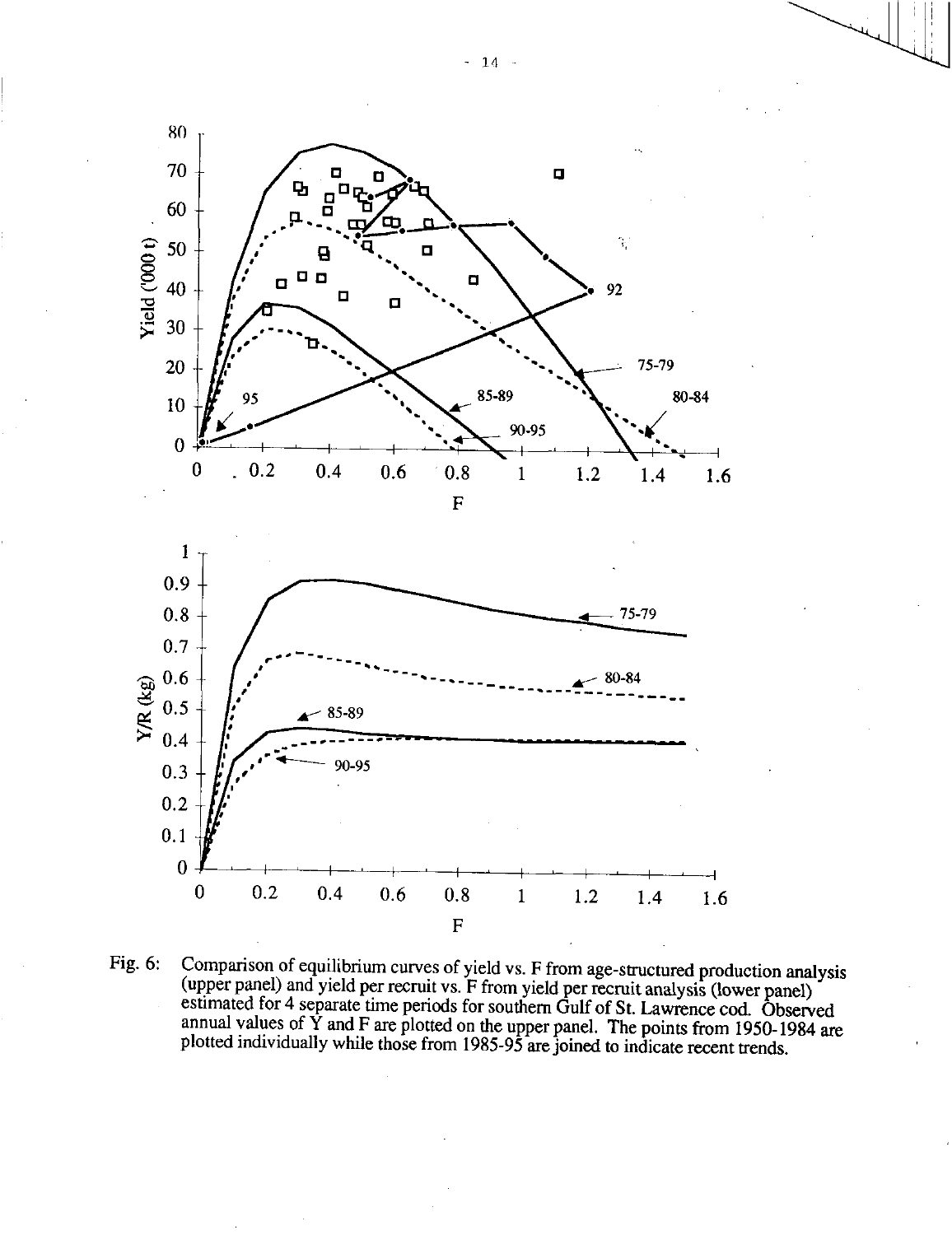



Fig. 7: Comparison of equilibrium curves of yield vs. F from age-structured production analysis (upper panel) and yield per recruit vs. F from yield per recruit analysis (lower panel) estimated for different ages of knife-edged full recruitment for southern Gulf of St. Lawrence cod. Weights at age from the 1990-95 period were used in all cases. Yield was much more sensitive than yield per recruit to changes in age of recruitment.